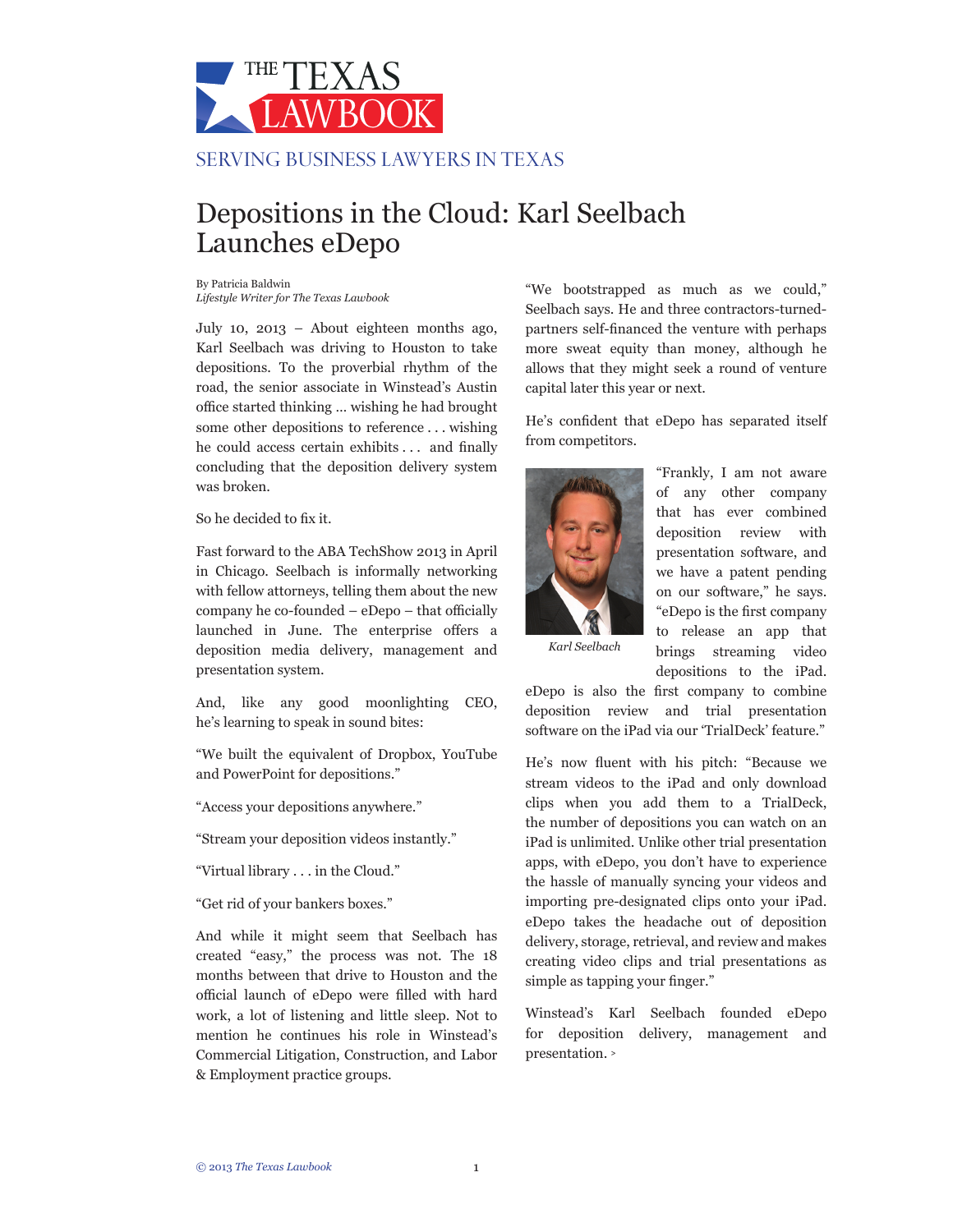

Winstead shareholder Stewart Whitehead, who chairs the Construction Practice Group, has served as one of the beta testers for eDepo. He says he knows nothing about programming, but he knows "fantastic technology" when he uses it.

"I've been whispering in Karl's ears," Whitehead adds.



*Winstead's Karl Seelbach founded eDepo for deposition delivery, management and presentation.*

And one of Seelbach's strengths is listening – especially to experts who know their stuff, says Miller Hooks, eDepo partner, chief technology officer and architect of the system. Hooks signed on as software developer and became a partner because of his "trust and faith in the idea."

Partnerships evolved in similar fashion for Ben Hine and Luke Stamm.

"There is mutual understanding," Hooks says. "From the first time I met Karl, I knew he had a solid idea."

The idea also has found a fan in Terry Thornton, director of education for the American Guild of Court Videographers, which certifies videographers in many aspects of legal videography.

"As an educator in the litigation system, I always stress the importance of having access to the proper technology to get the job done," Thornton says. "eDepo is a one of those tools that connects the service provider with the attorney in a way not previously seen. eDepo will bring back the importance of fundamental services such as deposition reporting and videography."

Thornton calls eDepo "user friendly." He says the easy upload of deposition media by service providers means attorneys can have access and control of transcripts, exhibits and videos, after delivery.

A frequent question Seelbach answers involves security.

"We know that attorneys rely on us to secure their deposition content and ensure reliability. And, we take those responsibilities very seriously," he says. "eDepo uses modern security tools and updates to prevent exploits. Among other things, we use intrusion detection systems to monitor all network activity."

He adds, "The eDepo system is more secure than traditional file transfer methods such as email. eDepo controls data access and dissemination through secure channels from end-to-end."

More specifically, Seelbach continues, "Information uploaded to eDepo is protected on eDepo's end with 512-bit SSL encryption using a 4096-bit RSA key, which exceeds most bank level security. This helps secure the data transferred to eDepo over the Internet. eDepo utilizes firewalls on its servers to protect data from external threats."

Winstead's Whitehead contends that there is "no way, on the fly" to sync video before a judge. With eDepo and his iPad, he has everything he needs in the palm of his hand.

Whitehead also notes that Seelbach's entrepreneurship reflects "the very core" of the Winstead firm. "We're proud of him."

As for Seelbach, he continues to listen to his beta testers and others as he makes his rounds of various legal conferences. **<sup>&</sup>gt;**